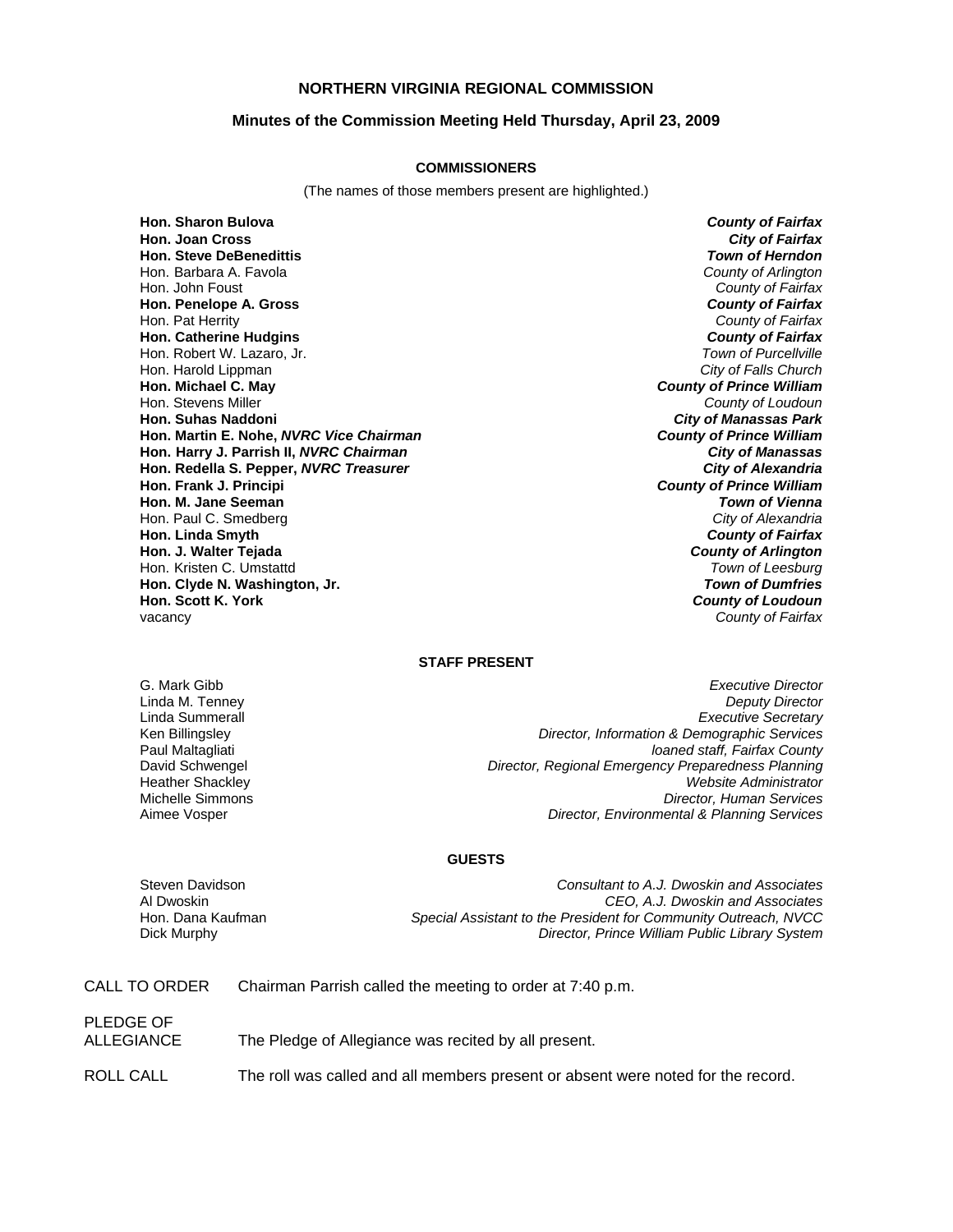Summary Minutes of the Commission April 23, 2009 Page 2 APPROVAL OF

MINUTES Commissioner York moved approval of the minutes of the March 26, 2009, meeting of the Commission. The motion was seconded and unanimously carried.

#### PRESENTATIONS

## *WHAT THE CREDIT CRISIS MEANS FOR NORTHERN VIRGINIA*

Chairman Parrish introduced the speakers: Al Dwoskin, CEO, A.J. Dwoskin & Associates, Inc., a local real estate development and management firm; Dana Kaufman, Special Assistant to the President for Community Outreach, Northern Virginia Community College, and former member of the Fairfax County Board of Supervisors; and Steven Davidson, economist with A.J. Dwoskin & Associates, Inc., formerly with the bond association.

Work on this study began in September 2008, before the immediate implosion of Freddie and Fannie Mac. Mr. Kaufman said this is an undistilled, unfiltered report and it does not contain prescriptive solutions; it should prompt hard questions for elected officials in preparing for FY 2011. He noted that in preparing their FY 2010 budgets, boards and councils have merged many internal functions; now the question is "can we do the same thing regionally?"

Mr. Davidson began with a broad, global overview, stating that the market system is going through a de-leveraging process. Profits and employment are decreasing world-wide. Credit has been easing over the past two decades with a buildup of debt. Now all assets are being reduced in value. When this process is over, Mr. Davidson said it is unlikely we will see a world such as there was in 2006.

Northern Virginia may be the best-positioned region of any in the U.S. and perhaps even in the world. However, the credit crunch and de-leveraging process is and will continue to have a profound impact on Northern Virginia, with the greatest impact on communities farthest from the Washington center. The region's housing market continues to weaken. In the first quarter of 2009, the average reduction in price for housing in Northern Virginia was greater than the reduction in the equalization rates for the property tax assessments, leading Mr. Davidson to conclude that the same type of tax rate increases made for FY10 will be necessary for FY11 if elected officials want the property tax revenue levels to remain at the FY10 levels.

The numbers probably understate the foreclosure trend. Until the end of March, the lenders have had a moratorium on foreclosures; this will now pick up. Lower housing prices and values are leading to homeowners with negative equity. One out of every five mortgaged properties in Virginia has negative equity. The number of these properties has increased by 25 percent over the fourth quarter of 2008. Consequently, credit is difficult to obtain and consumers are spending less, affecting other sectors such as automotive sales, construction, manufacturing, etc., resulting is less sales tax generation.

Local governments have less revenue to spend. Rents on office space are down 30-50 percent depending on the market. Condos are being converted to rental properties, which will affect the assessment. The muni bond market is tight, just beginning to recover. Mr. Dwoskin said he expects a five-to-seven year adjustment process from the August 2007 start of the recession until real estate values start to increase; there is an enormous amount of real estate debt coming due in 2012 and 2013 and most of those assets are not worth their amount of debt. The presenters concluded by asking the Commissioners to think how services could be provided regionally.

Mr. Dwoskin added that the local jurisdictions' finance staff were very cooperative in providing information that went into this study and he praised the staff for their knowledge.

*questions & answers* Chairman Parrish reported that the City of Manassas has consolidated functions, going from twelve departments to seven; in the process, 40 staff have been let go.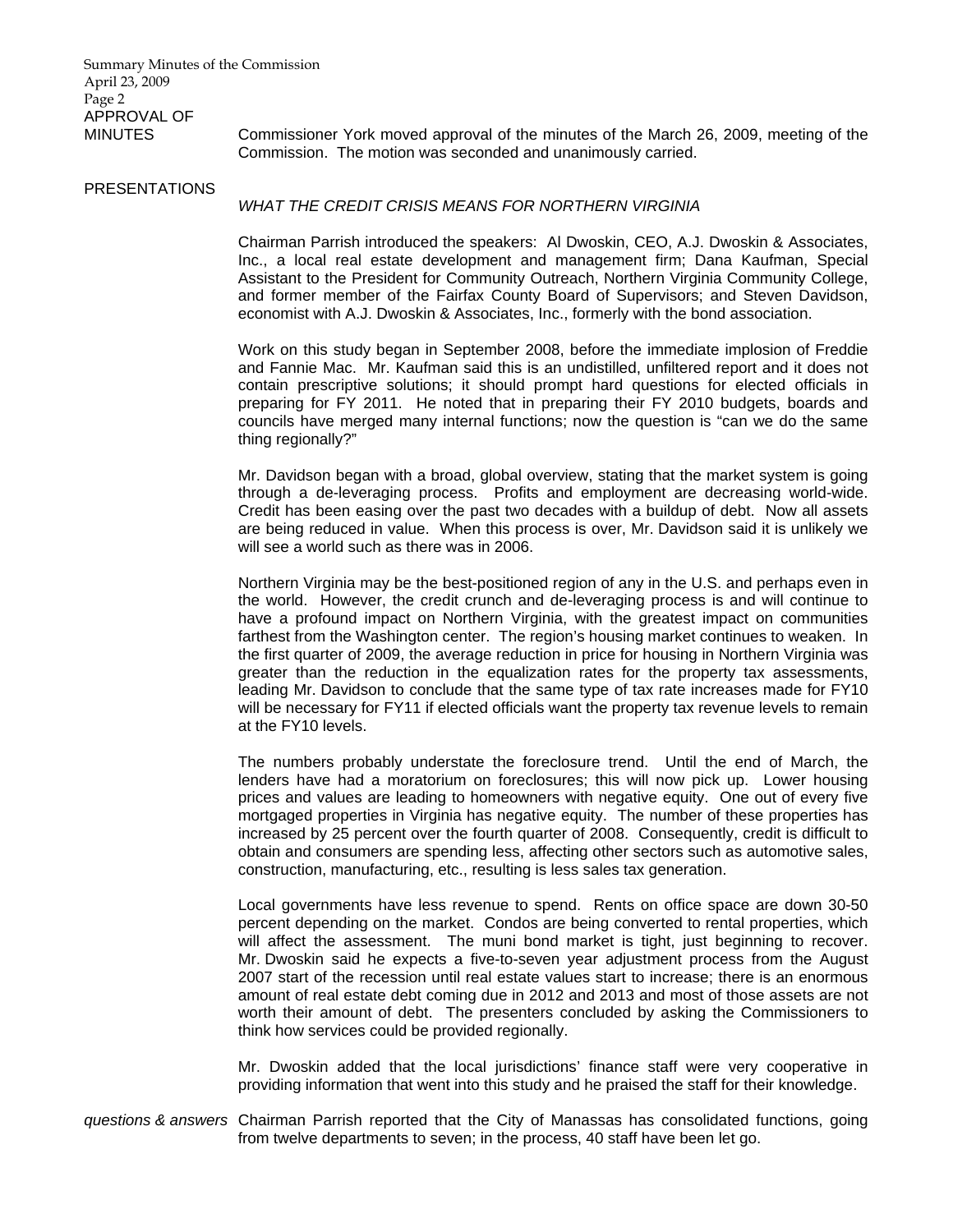Commissioner Cross asked Mr. Dwoskin's opinion on the impact of the federal assistance money. He said it has saved numerous states in terms of budgeting, but what happens in the next 18 months — will there be another bailout? The decline in private construction for office buildings, apartments and shopping centers won't be offset by renovation and new construction, including Metro to Tyson's Corner, from the recovery program. He added that BRAC is "a ray of bright light" for Northern Virginia.

 Commissioner Bulova commented that she championed regionalism when she chaired NVRC in the early 1990s when there was a recession, such as a regional consumer affairs office, but it didn't happen for a number of reasons, including the fact that not all jurisdictions had this service. This is a different time and we have other things in common: statistical analysis, parks and recreation, libraries.

 Commissioner Gross reported that MWCOG is discussing joint delivery of services, such as the Northern Virginia Regional Park Authority and the WMATA compact. She wondered about the types of legal underpinning needed to do this, adding that local elected officials may need to advocate with the General Assembly for this authority.

 Mr. Dwoskin commented that fire and rescue service is an example of a regional compact that works very well.

 Commissioner Pepper asked Mr. Dwoskin's opinion on the effectiveness of the federal response to preventing another Great Depression. He said he thinks Paulson and Bernanke made the correct decision at that moment in time but it will take about four years before we know if it worked.

 Clarifying for Commissioner Tejada, Mr. Dwoskin said real estate values and consumer spending are the two factors that can be interpreted most clearly. The impact from the commercial real estate market is coming over the next 36-48 months. By August, we will be two years into the recession. Mr. Dwoskin said he's been through seven of these real estate cycles and this is by far the worst.

 Commissioner Seeman expressed concern for small businesses. A.J. Dwoskin & Associates, Inc. views investment in Northern Virginia real estate as a long-term positive. Fourteen of its 17 shopping centers are over 90 percent leased.

 Replying to Commissioner Gross, Mr. Dwoskin said his firm's study looked at two indicators: credit market and real estate market; Stephen Fuller looks at other trends.

 Chairman Parrish thanked the presenters for their printed material, adding that the Commissioners will share them with their elected colleagues and staff.

 Chairman Parrish called for a committee of some of the elected officials and chief administrative officers to look at regional service delivery. Commissioner Bulova said NVRC staff is already doing this, such as the Area Agencies on Aging. Commissioner Gross suggested looking at NARC members for regional initiatives.

#### *REGIONAL LIBRARY SERVICES*

 Chairman Parrish introduced Dick Murphy, Director of the Prince William Public Library System, adding that Manassas, Manassas Park and Prince William County have a regional library system.

*Dick Murphy* Mr. Murphy reported he made this presentation last month to the Chief Administrative Officers (CAOs) Committee. He began by saying that the libraries provide information; everyone who uses them has different information needs. Libraries serve a lot of different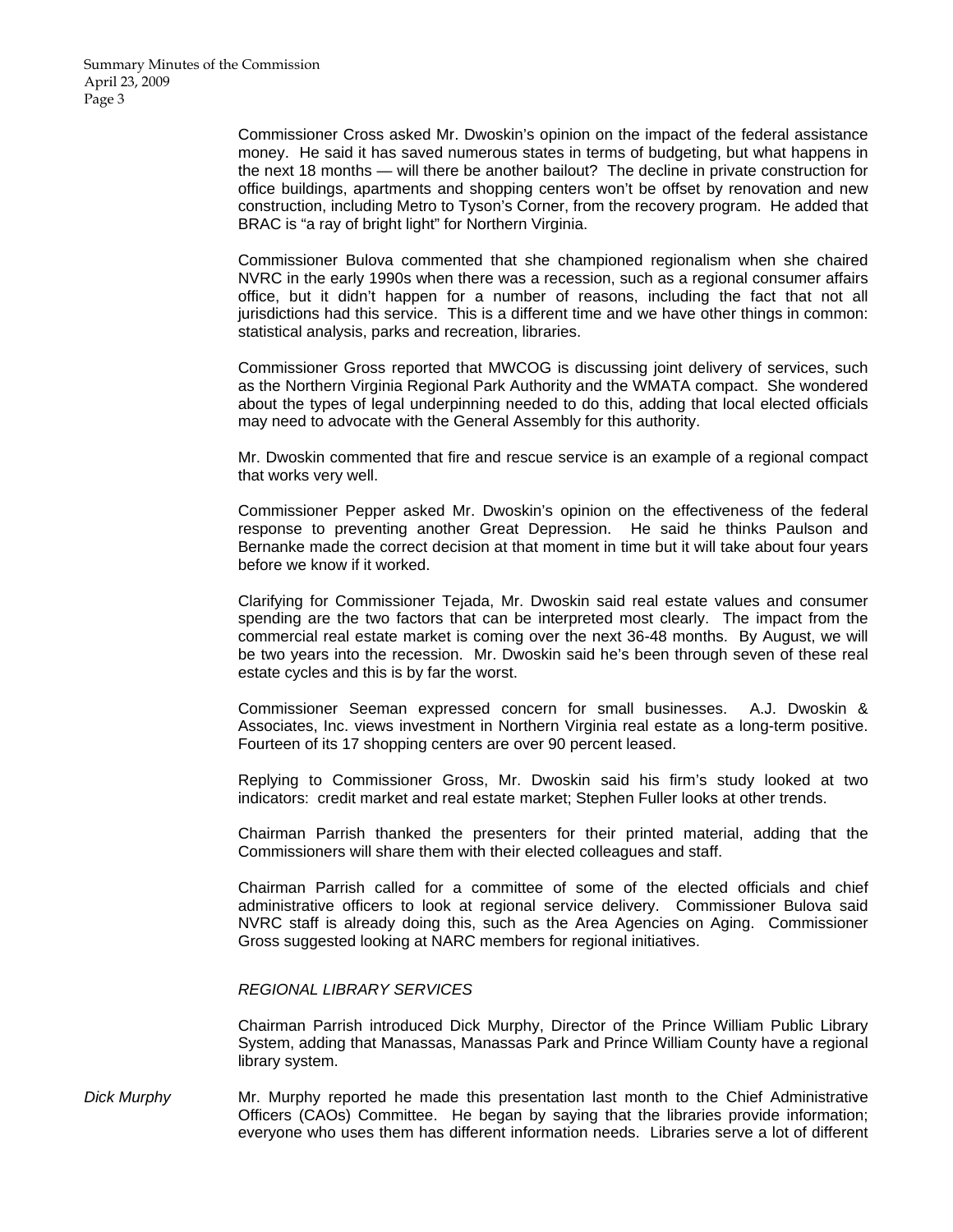Summary Minutes of the Commission April 23, 2009 Page 4

> publics in Northern Virginia. While they may not be considered a core service, libraries are core in community expectations.

> The Northern Virginia jurisdictions' library directors (along with Fauquier County) have been meeting to discuss coordination of library services. Currently, the jurisdictions' libraries have discounted book and online resource purchasing, reciprocal borrowing, shared programming, contract riders, and the school children's summer reading program. Each library system uses purchasing analysis to ensure they receive the best prices and services possible.

The Northern Virginia libraries are looking at:

- Single regional library card will also increase purchasing discounts from vendors.
- Regional contracts for online services.
- Single integrated library vendor for the region.

 The public library systems receive state funding as well as funding from monthly telephone service bills (funds Internet service at the library).

 Mr. Murphy said the public libraries probably serve more constituents than any other local government service. They are an extremely important asset during economic downturns.

*questions & answers* Commissioner Gross asked that Mr. Murphy provide the number of staff employed by all the public libraries in Northern Virginia and the number of computers in the libraries. He said the directors are looking at ways to share costs and staff for certain support services.

> Mr. Murphy said the directors are looking at how to integrate the liberal and conservative approaches to library contents regionally. The library directors will meet again with the CAOs this summer on this.

> Commissioner Smyth asked if regional purchasing would include the public school systems' libraries. Mr. Murphy said it would be very difficult from a selection standpoint (prescribed school reading lists), but they would be happy to try to work with the schools, although it might be too unwieldy.

> Commissioner Nohe commented on the numerous public events held in libraries. In Prince William County, the library system oversees the county archives.

> Replying to Commissioner Cross, Mr. Murphy said all libraries have the ability for downloading electronic books onto MP3 devices.

- CONSENT AGENDA Commissioner York moved approval of the Consent Agenda, consisting of the items outlined below. The motion was seconded and carried unanimously.
	- A. Financial Reports for March 2009
	- B. Resolution No. P09-22: Authorization to Abolish One Position and to Create One New **Position**
	- C. Resolution No. P09-23: Authorization to Accept a Grant to Update Information of the Northern Virginia Regional Gang Assessment